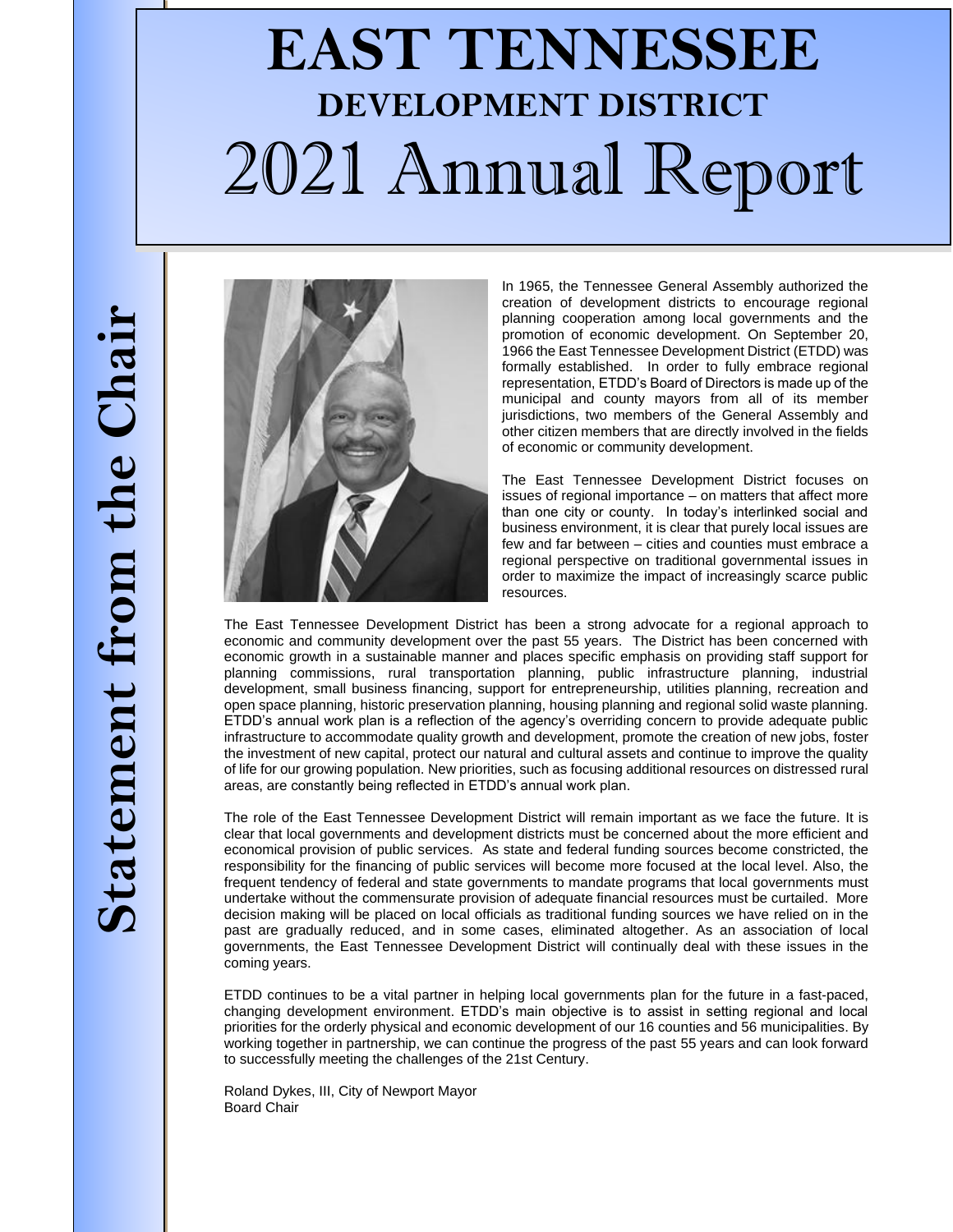# **ETDD: AN ASSOCIATION OF LOCAL GOVERNMENTS**

The East Tennessee Development District is a voluntary association of municipal and county governments in the 16-county region of East Tennessee surrounding Knoxville. Organized almost 55 years ago in September of 1966, the East Tennessee Development District provides a forum for local governments to solve common problems of economic development, community development and growth.

ETDD's Board of Directors is composed of each municipal and county mayor from the 16 counties and 56 municipalities. In addition, each County Mayor appoints a citizen designated as the "Development Representative" to serve on the Board of Directors. The Tennessee General Assembly is also represented on the Board of Directors, with one member of the State Senate and one member of the State House participating.

The Executive Committee, which represents the Board, is composed of at least one member from each county, one State Representative, one State Senator and two Members-At-Large. The Executive Committee typically meets monthly throughout the year. Annually, the Board of Directors establishes policies which the Executive Committee carries out through the monthly meetings. The District also holds an annual awards banquet to recognize and highlight projects that have special significance to the entire region.

# **BOARD ACTIVITIES**

During the past year, the full Board met once this year at the Annual Business Meeting and Luncheon on March 10, 2020 held at Rothchild's where the Colonel Selvidge gave a great presentation about the Air National Guard, Air Refueling Wing 324.

The Executive Committee met eight times during the year. At the Board of Directors Annual Business Meeting, the preliminary budget and work program for 2019-2020 were approved, the new officers and executive committee members were elected, and the Annual Report was presented.

At the January meeting, the state and federal legislative agendas for 2020-2021 were presented and approved by the Executive Committee. The Annual Legislative Platform was immediately distributed to State and Federal legislators. An update on the status of the Planning Assistance Program was provided. The Executive Committee adopted the State of Tennessee's 457b and 401(k) plans to replace the current plan held at Mass Mutual. The CEDS document was also adopted at the January meeting along with grants updates. An RPO Overview and a Review of Highway projects was presented. The nominating committee was appointed to recommend a slate of officers at the annual meeting.

At the February meeting, the Nominating Committee recommended new officers for 2020-2021, an overview of the Census program was provided, and grant programs were discussed.

At the March meeting, the annual budget was discussed and the upcoming work plan for ETDD was presented. The status of various grant programs and grant applications was discussed.

At the May meeting, several upcoming grant opportunities were discussed. We also returned to the Offices from the lockdown following the CDC guidelines.

At the June meeting, Revolving loan Fund Policy Revisions were presented, discussed, and accepted the new policies for the loan fund.

At the July meeting, the subcommittees were appointed, the new chair took office, the conflict-of-interest policy was acknowledged and accepted by the members and the Revolving Loan Policy revisions approved.

At the September Executive Committee meeting, the 2020-2021 update to the Affirmative Action Plan was approved and an updated grants review was given.

At the October Executive Committee meeting, an appointment of the Executive Director search committee was made, grants overview made, salary retroactive increases approved, and a new and first RLF Covid loan was approved. Congressmen Chuck Fleishman commented on current activities in Washington D.C.

At the December meeting, the annual audit for the FY 2020 program year was presented and accepted by the Executive Committee and the second RLF Covid loan was approved.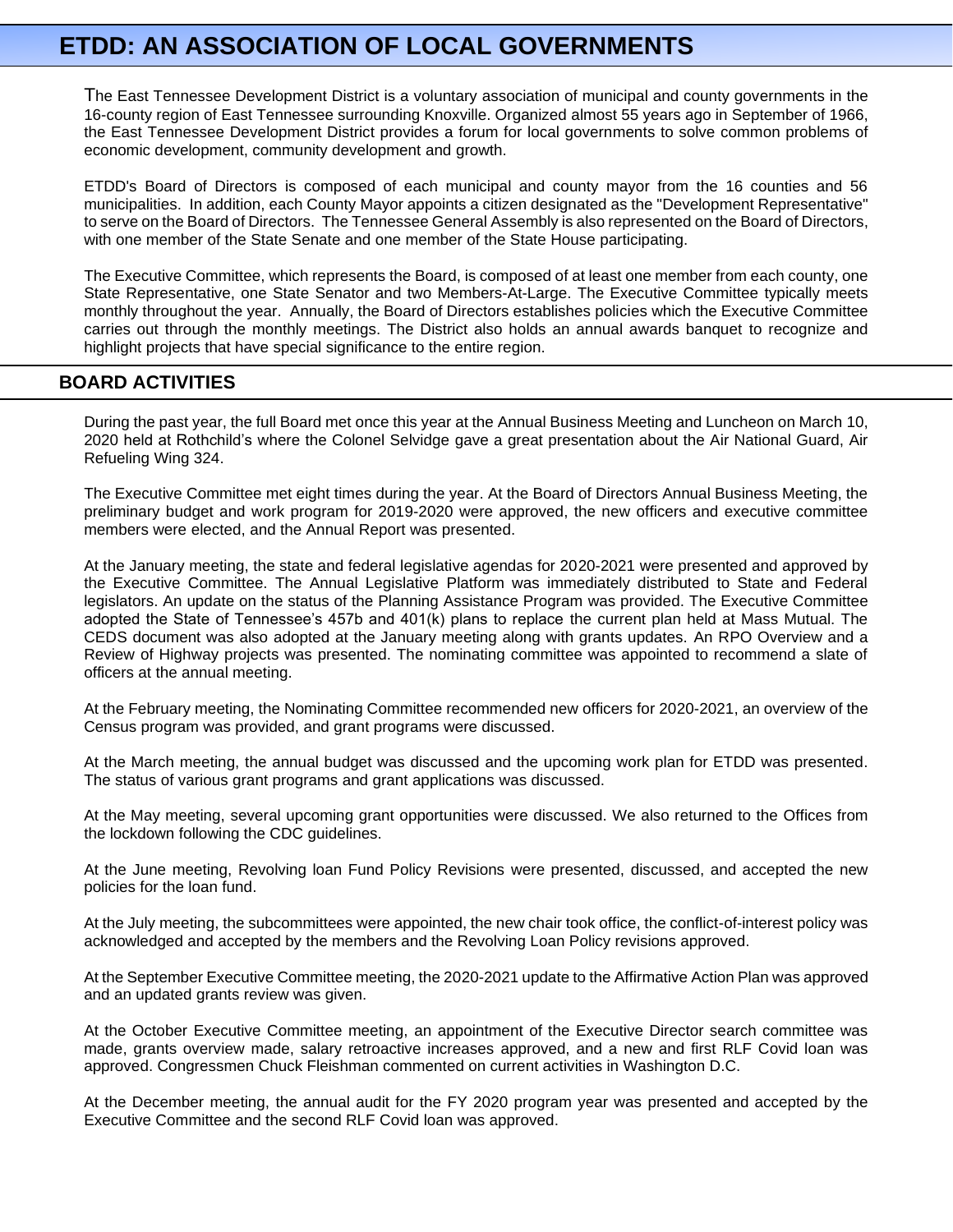# **BOARD OF DIRECTORS, 2020-2021**

#### **OFFICERS:**

| Chair:      | Roland (Trey) Dykes, III, Mayor of Newport |
|-------------|--------------------------------------------|
| Vice-Chair: | Mark Potts, Jefferson County Mayor         |
| Secretary:  | Joe Brooks, Claiborne County Mayor         |
| Treasurer:  | Jeff Tibbals, Scott County Mayor           |

## **EXECUTIVE COMMITTEE:**

Terry Frank, Anderson County Mayor Tom Taylor, Mayor of Maryville E. L. Morton, Campbell County Mayor Joe Brooks, Claiborne County Mayor Crystal Ottinger, Cocke County Mayor Mike Byrd, Grainger County Mayor Mark Potts, Jefferson County Mayor Bill Brittain, Hamblen County Mayor

#### **Tennessee General Assembly:**

Senator Richard Briggs Representative Kent Calfee

#### **Anderson County**

Mayor Terry Frank\*\* Mayor Scott Burton Mayor Tim Sharp Mayor Chris Mitchell Mayor Warren Gooch Mr. Andy Wallace\*\*\*

#### **Blount County**

Mayor Ed Mitchell\*\* Mayor Odis C. Abbott Mayor Andy Lawhorn Mayor Tom Bickers Mayor Tom Taylor Mayor Carl Koella Mayor Michael Talley Mr. Bryan Daniels \*\*\*

#### **Campbell County**

Mayor E. L. Morton\*\* Mayor Bobby Stooksbury Mayor June Forster Mayor Dwight Osborn Mayor Mike Stanfield Mr. Johnny Vanover\*\*\*

**Claiborne County** Mayor Joe Brooks\*\* Mayor Neal Pucciarelli Mayor Linda Fultz

Mayor Jerry Beeler Mayor Bill Fannon Ms. Anna Beth Walker\*\*\*

**Cocke County** Mayor Crystal Ottinger\*\* Mayor Roland (Trey) Dykes Mayor DeWayne Daniel Mr. Tommy Bible\*\*\*

#### **Grainger County** Mayor Mike Byrd\*\* Mayor Ben Waller Mayor Marvin Braden Mayor Fred Sykes Mr. David Lietzke\*\*\*

**Hamblen County** Mayor Bill Brittain\*\* Mayor Gary Chesney Mr. Marshall Ramsey\*\*\*

#### **Jefferson County**

Mayor Mark Potts\*\* Mayor Donna Hernandez Mayor George A. Gantte Mayor Mitch Cain Mayor Danny Whillock Mayor Fred Taylor Ms. Leann Sutton\*\*\*

Glenn Jacobs, Knox County Mayor Rollen Bradshaw, Loudon County Mayor Mitch Ingram, Monroe County Mayor Brian Langley, Morgan County Executive Ron Woody, Roane County Executive Jeff Tibbals, Scott County Mayor Larry Waters, Sevier County Mayor Jason Bailey, Union County Mayor

#### **Minority Member-At-Large:** Evelyn Gill

#### **Knox County**

Mayor Glenn Jacobs\*\* Mayor Ron Williams Mayor Indya Kincannon Ms. Jane Jolley\*\*\*

#### **Loudon County**

Mayor Rollen Bradshaw\*\* Mayor Dewayne Birchfield Mayor Tony Aikens Mayor Jeff Harris Mayor Damian Crawford Mr. Jack Qualls\*\*\*

#### **Monroe County**

Mayor Mitch Ingram\*\* Mayor Augusta Davis Mayor Doyle Lowe Mayor Marilyn Parker Mayor Bob Lovingood Mr. Stacy Chambers\*\*\*

#### **Morgan County**

County Executive Brian Langley\*\* Mayor Buddy Miller Mayor Karen Melton Mayor Jonathan Dagley Ms. Sharon Heidel\*\*\*

#### **Roane County**

County Executive Ron Woody\*\* Mayor Wayne Best Mayor Tim Neal Mayor Omer Cox Mayor Mike Miller Ms. Pam May\*\*\*

#### **Scott County**

Mayor Jeff Tibbals\*\* Mayor Dennis Jeffers Mayor Jack Lay Mayor Jerry Dodson Mr. David Cross\*\*\*

#### **Sevier County**

Mayor Larry Waters\*\* Mayor Mike Werner Mayor David Wear Mayor Jerry Huskey Mayor Robbie Fox Ms. Earlene Teaster\*\*\*

#### **Union County**

Mayor Jason Bailey\*\* Mayor Jerry Lawson Mayor Ty Blakely Mayor Gary Chandler Mr. Randy Turner\*\*\*

 \*\* County Mayor \*\*\* Development Representative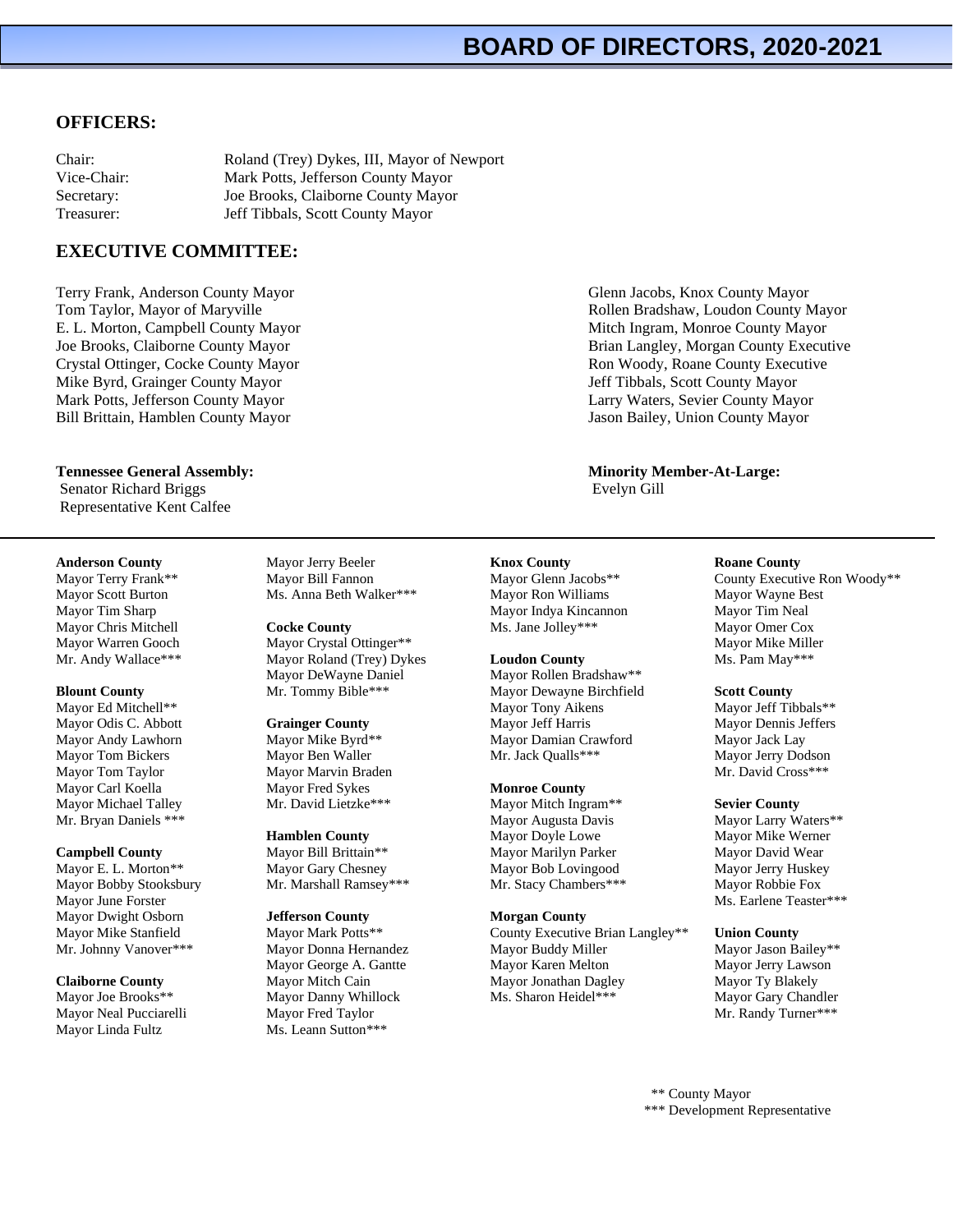# **PLANNING AND RESEARCH**

The East Tennessee Development District undertakes regional planning and research activities each year to assist the region and its governmental units in identifying needs to prepare for regional growth. ETDD's planning activities include utilities, solid waste, transportation, historic preservation, recreation, infrastructure needs survey, and the maintenance of statistical information. A very important component of ETDD's work program is the Planning Advisory Service. During 2020, ETDD provided professional planning staff services and GIS staff services to 36 local governments and local planning commissions. These services will continue to aid the 16-county region in its pursuit of economic growth and a high quality of life.

# **COMPREHENSIVE PLANNING**

In 2020, ETDD engaged in the annual update of the Comprehensive Economic Development Strategy (CEDS) for the region. ETDD prepared the revision of the CEDS in order to comply with current regulations that were promulgated by the US Economic Development Administration. The annual update of the CEDS was accomplished by contacting elected officials, planning officials, utility districts, special purpose units of local government, economic development agencies and other agencies/persons that are involved with community or economic development activities within the region. In the fall of 2020, a CEDS committee was appointed by the ETDD Chair to review and comment on the revised CEDS document. The CEDS committee consisted of local elected officials, business leaders and workforce development officials. In November 2020, the CEDS Committee met and engaged in an inclusive planning process in order to provide input on the revised CEDS document. The CEDS committee discussed the composition of the CEDS and then recommended that the revised CEDS be submitted to the Executive Committee for approval. An extensive public review process was undertaken in order to allow the public an opportunity to comment on the revised CEDS. The CEDS document was transmitted to all sixteen county mayors, an announcement regarding the availability of the CEDS was published in Knoxville News-Sentinel and the CEDS was placed on ETDD's website. The CEDS was also transmitted to the State of Tennessee and the Appalachian Regional Commission for review. The CEDS review process was completed in early December and the final document was approved in December of 2020. The completed CEDS was subsequently submitted to the Economic Development Administration and future updates of the CEDS will take place on an annual basis through 2022.

# **PUBLIC INFRASTRUCTURE NEEDS INVENTORY**

In April of 1996, the Tennessee General Assembly adopted the Public Infrastructure Needs Inventory Act. This Act requires the Tennessee Advisory Commission on Intergovernmental Relations (TACIR), to compile and maintain an annual inventory of needed public infrastructure, contracting with the nine Development Districts to survey local officials. It was developed for use as a planning tool for state and local officials in assessing needs and developing priorities for funding local infrastructure. Work on the project began in November 1996 by collecting information from county mayors, municipal mayors, utility districts, industrial development organizations and school superintendents within the district. The initial Infrastructure Needs Inventory was completed in the spring of 1997. ETDD will complete the current annual iteration of the comprehensive survey, the largest undertaking in the state, in June of 2021. There were 1,723 projects updated in the survey this year, including school system wide needs.

On an annual basis, data from the statewide infrastructure needs inventory has been summarized and compiled into a report by TACIR. The February 2021 report estimates state-wide infrastructure needs at approximately \$54.8 billion dollars. Topping the list are transportation needs at \$29.6 billion, followed by School Renovations at \$14.2 billion.

On a local level, Anderson County's new or improved total infrastructure needs topped out at \$4,627 per capita compared with \$8,090 per capita statewide. Loudon County's estimated transportation needs per capita totals \$7,450 which is higher than the statewide estimated needs of \$4,281 per capita.

Individual reports for each of ETDD's sixteen counties can be accessed on our website at [www.etdd.org.](http://www.etdd.org/)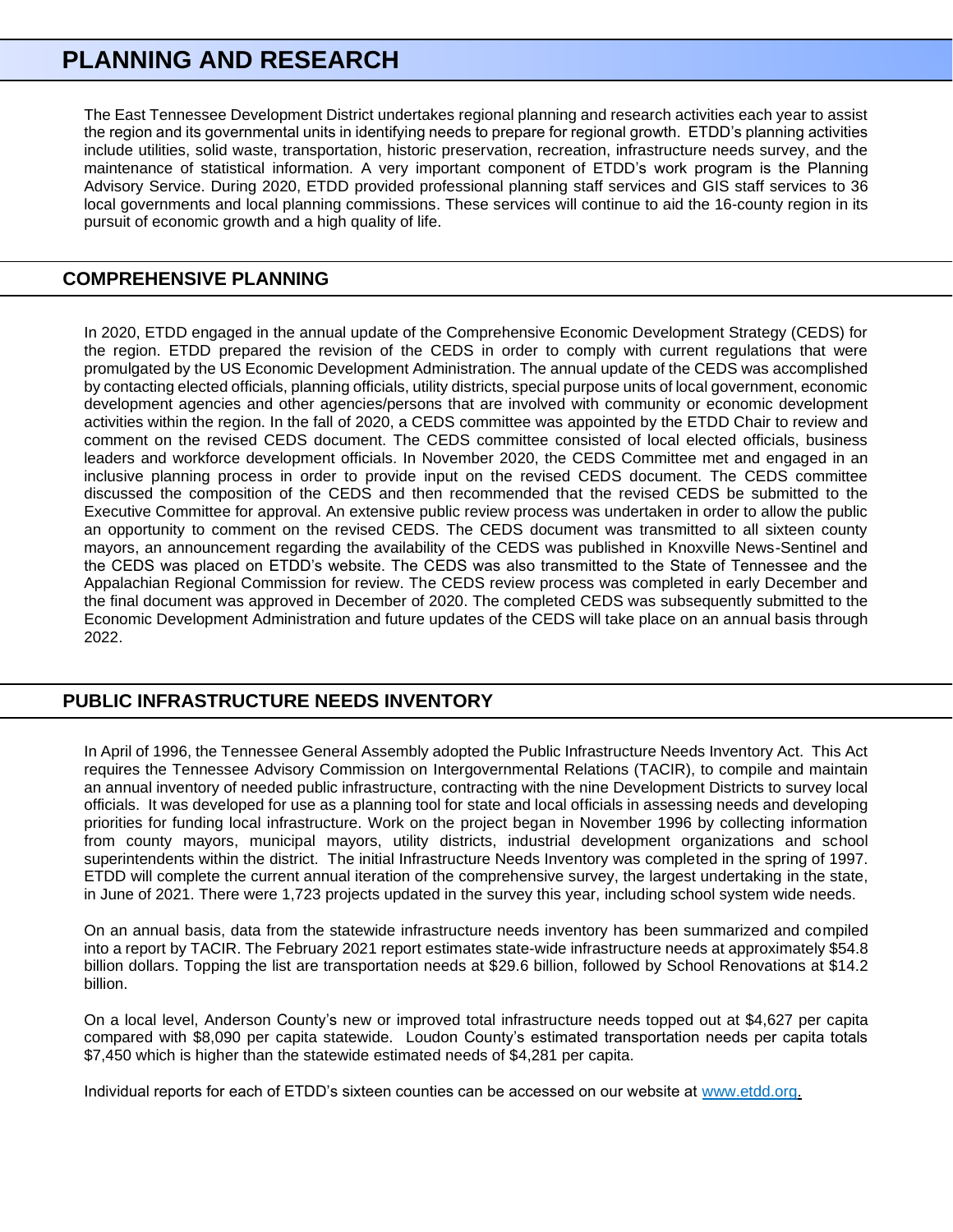## **PLANNING ADVISORY SERVICE**

The Planning Advisory Service was established to assist cities and counties with growth and development concerns at the local and regional levels by providing technical advisory services to local governments. Planning services are offered under six (6) general program areas; comprehensive land use planning, strategic planning for special project areas and needs, land use tools, community and regional development services, training and continuing education, and geographic information systems (GIS) mapping services. Daily services generally involve a broad range of activities, but typically consist of site plan and subdivision plat review, advising local officials and the general public on a variety of community situations and issues, and staffing local planning commission meetings in an advisory role.

The Planning Advisory Service has a professional staff of three (3) full time planners and one (1) contract planner that are assigned specific communities. Each planner works with their assigned communities under the respective local planning program. There are a variety of specific planning services that are offered under the different program areas. The planner-to-community ratio is one (1) planner per nine (9) communities for the full-time planners and one (1) contract planner for seven (7) communities. There are also two (2) additional communities that are provided planning services as requested. One of the fundamental services valued by communities is the staff presence as an advisor at regular monthly planning commission meetings and other related boards. The Planning Advisory Service currently provides planning services on a contractual basis for thirty-three (33) different communities consisting of cities and counties in the East Tennessee Region. These communities are provided the full range of planning services on a full-time basis. As mentioned, there are two (2) other communities that are provided limited planning services on an as-needed basis.

This past year, the planners attended a total of five hundred and two (502) meetings that ranged from activities with planning commissioners, legislative bodies, boards of zoning appeals, historic commissions, local staff, investors/developers, regional planning organizations, and the general public. The activities associated with the total number of meetings included conducting one hundred and fifty-five (155) agenda and project reviews with city/county officials or developers, staffing two hundred and sixty-seven (267) planning commission meetings, sixtyeight (68) hearings with local Boards of Zoning Appeals, nine (9) meetings with the respective legislative bodies, and various meetings with other agencies and organizations throughout the year. The overarching goal of these types of services is to offer assistance for establishing working relationships with local cities and counties across East Tennessee that will reinforce local planning programs by providing a predictable and consistent approach to planning issues as the basis for decision-making.

During the past year, staff prepared and assisted with a variety of revisions to local land use tools. These included two (2) subdivision regulation amendments, forty-three (43) zoning text amendments, and three (3) amendments to municipal codes. Development review services included staff reviews of three hundred and forty-two (342) subdivision plats, and one hundred and sixty-seven (167) site plans. Additional activities included evaluating fiftynine (59) rezoning requests and reviewing one hundred and eight (108) board of zoning appeals cases. There were also five (5) annexation studies the were initiated with associated resolutions, plan of services, and accompanying maps.

The Planning Advisory Service had scheduled free regional training for planning commissioners in the spring and fall of last year. This affords planning commission members the opportunity to gain the required continuing education hours that are required while minimizing the total number of training sessions. These training sessions were designed to provide two (2) separate two-hour training sessions in the spring and two separate two-hour training sessions in the fall. However, due to the pandemic, these in-person training sessions were cancelled. The

#### topics for future training sessions will include the same general format with general planning and private property rights covered in the spring and specialty topics related to planning covered in the fall. **PLANNING AND RESEARCH**

Currently, any in-person training is provided upon request from each individual planning commission by the respective planner. Staff has coordinated other training options by forwarding any available training opportunities via zoom meetings, webinars, or other distance training to interested planning commission members. Any future inperson regional training sessions will be considered as conditions may change. There were numerous individual training sessions provided to planning commission upon request that covered a range of planning topics.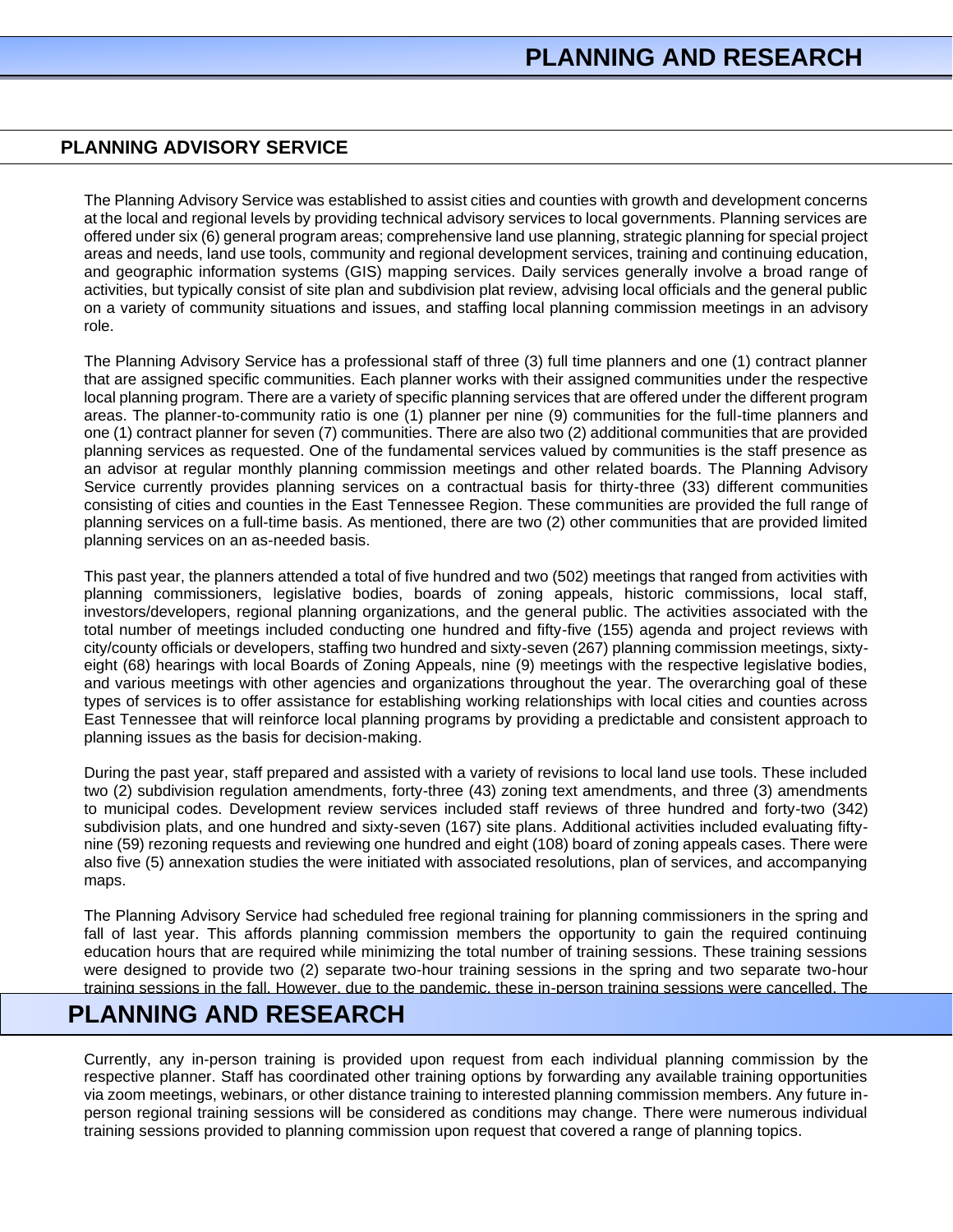In addition to the routine planning matters that are handled on a daily basis, several studies and planning projects have been completed by staff or are in the final stages of completion and will not be included for the upcoming program year starting on July 1st of this year. These studies and projects include: drafting design guidelines for the Jellico Historic Zoning Commission and assisting the city in receiving Certified Local Government Status (CLG), finalizing the Grainger County Land Use and Transportation Plan, assisted in the process of dissolving the Kingston Planning Region, assisting in the initiation of the Bicycle/Pedestrian Master Plan, assisting in amending the Cocke County Subdivision Regulations, assisting in an updated Rockwood Flood Damage Prevention Ordinance, assistance in drafting and adopting numerous short-term rental ordinances and policies, revisions and updates to the Rocky Top Land Use and Transportation Policy Plan, 2020-2030, assisting in amending the Claiborne County Subdivision Regulations, property evaluation for an expanded Clinton Historic Overlay District, assistance in implementation of the Rocky Top Downtown Master Plan, assisted in several street abandonment requests, and initiating the Scott County Land Use and Transportation Plan.

Anticipated studies and projects for this upcoming year include**:** incorporate revisions to the Kingston Subdivision Regulations, a second phase comprehensive review of the Anderson County Subdivision Regulations, incorporate zoning amendments into the Kingston and Huntsville Zoning Ordinances and update zoning maps, finalize the Rocky Top Land Use and Transportation Plan, 2020-2030, incorporate revisions to the Kingston Zoning Ordinance, update the Townsend Land Use and Transportation Policy Plan, 2010-2020, assist Jellico in qualifying for the Tennessee Downtown Program, evaluate and incorporate zoning amendments to the Blaine, Bean Station and Rutledge zoning ordinances, finalizing the Scott County Land Use and Transportation Plan, incorporate zoning amendments into the Clinton Zoning Ordinance and update zoning map, and finalizing the Campbell County Land Use and Transportation Plan.

# **GEOGRAPHIC INFORMATION SYSTEMS**

The GIS (Geographic Information System) program supported the district in numerous grant and planning projects in 2020. During the last year GIS staff produced over 260 maps and illustrations for ETDD grant and community projects, such as CDBG grants and environmental reviews, ARC grants, transportation studies, and a variety of planning projects for the Planning Advisory Service.

Early in 2019 GIS staff supported CDBG grant applications for 12 communities (29 maps) that later resulted in creation of multiple maps and illustrations for CDBG environmental reviews (topographic maps, airport radius maps, flood maps). Other map highlights for grants include support for ARC grants and environmental reviews through service area maps, project area maps, topographic maps, flood maps, and radius maps; EDA grants through project area, topographic, and flood maps; and Local Parks and Recreation Fund grants through project location maps, topographic maps, preliminary site plans, and municipal- and county-level vicinity maps. Project area maps were also provided in support of applications for tourism grants, ARC INSPIRE grants, ARC Agribusiness grants, and several TDOT grants.

Transportation projects this year required creation of state aid road maps for Campbell and Roane Counties along with base maps for the communities in each. GIS staff also provided maps delineating future projects and use of funds along roadways in Grainger and Scott Counties in support of new county-wide transportation plans. Also in transportation projects, GIS staff has assisted in data collection and map creation for three corridor studies and three Bike-Pedestrian plans taking place in Scott, Monroe, Cocke, Claiborne, and Campbell Counties through TDOT's Rural Planning Initiative Grant program.

Planning project highlights this year included brand new zoning maps for Madisonville and Sweetwater, updated zoning maps for Jefferson City, Pittman Center, New Tazewell, Plainview, Dandridge, Caryville, Maynardville, and Rocky Top, the addition of a newly adopted historic zone overlay to Jellico's zoning map, and the creation of six illustrations including a rivers, floodways, and flood zone map, a steep slope map, soil map, land use map, nonmotorized transportation map, and a community facilities map for the City of Rocky Top's new master plan.

In 2020 special projects, GIS staff provided all of the mapping for an application to the U.S. Department of Transportation's Federal Highway Administration seeking National Scenic Byway designation for the Cumberland Historic Byway – a 175 mile route stretching from the Cumberland Gap to Dale Hollow Lake. The application was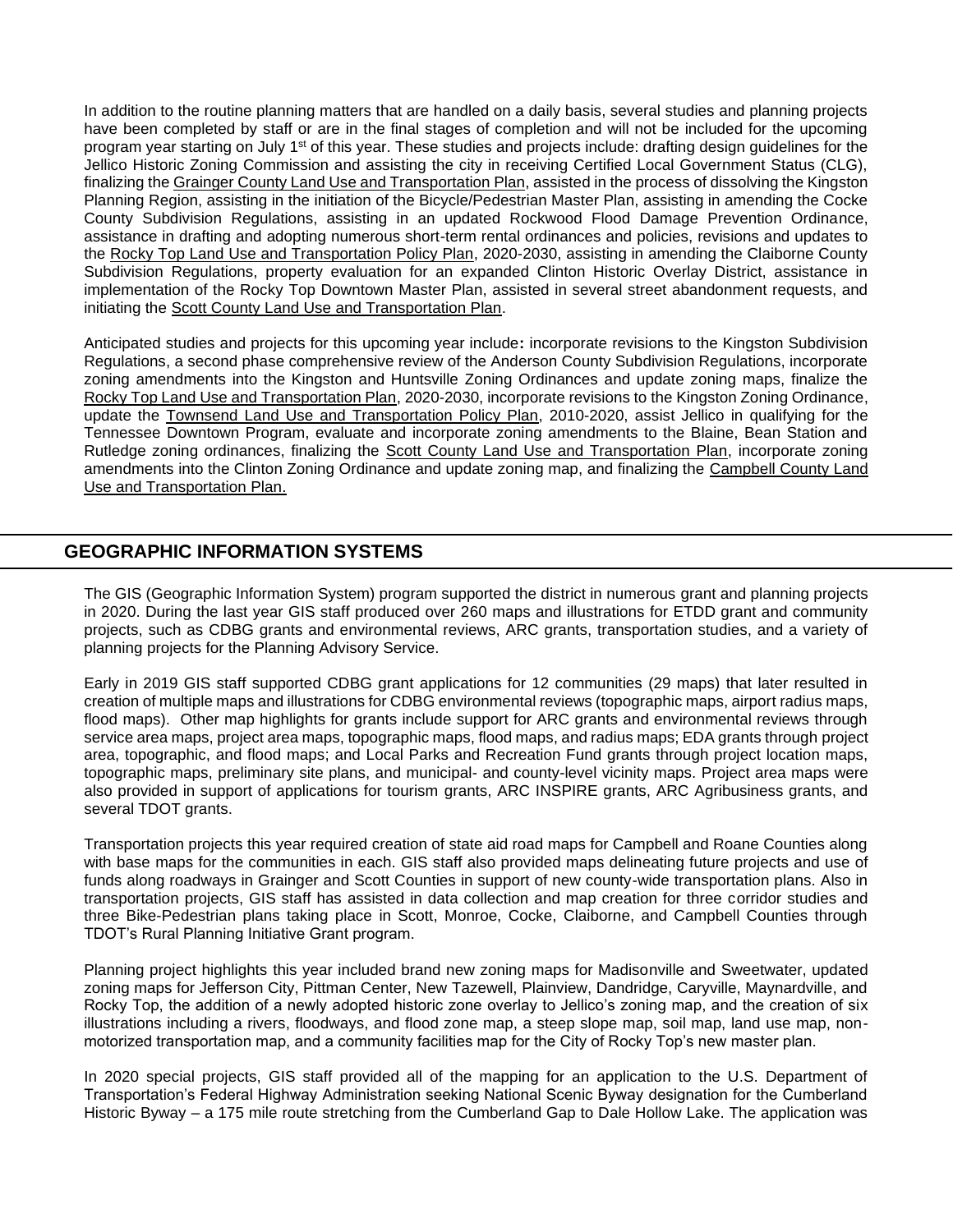# **PLANNING AND RESEARCH**

deemed a success, and with this new designation, along with the four others received this year, Tennessee now stands at  $4<sup>th</sup>$  in the nation for holding the most nationally designated scenic routes.

## **TRANSPORTATION**

The development of transportation systems within the region is of paramount importance to the East Tennessee Development District. Continued development of internal transportation systems is a critical component of the orderly economic and community development advancement of the region as a whole. ETDD is concerned with all forms of transportation, be it highway, rail, water, air, bus or van transportation. In November of 2005, the Tennessee Department of Transportation (TDOT) established twelve Rural Planning Organizations across the state. ETDD coordinates two RPOs. The North RPO consists of Anderson County, Campbell County, Claiborne County, Grainger County, Morgan County, Scott County, and Union County. The South RPO consists of Cocke County, Monroe County, Roane County, and portions of Blount, Jefferson, Loudon and Sevier Counties. The Technical Committee County, Morgan County, Scott County, and Union County. The South RPO consists of Cocke County, Monroe County, Roane County, and portions of Blount, Jefferson, Loudon and Sevier Counties. The Technical Committee and Executive Board of each RPO meet as needed to prioritize transportation grant applications, to discuss and prioritize needed roadway improvements in the region, to receive TDOT updates on ongoing projects, to discuss various TDOT grant and funding programs and to discuss future transportation needs of the region. During 2019 - 2020, ETDD will facilitate continued communication between TDOT and the RPOs, coordinate future Executive Board and Technical Committee meetings, participate in TDOT planning processes, and administer all activities for the RPO process. In addition, the Rural Regional Transportation Plan for each RPO should be completed this year.

During the past year, the District continued its involvement in the Knoxville Transportation Planning Organization (TPO). The Executive Director of ETDD is a member of the Technical Committee of the TPO, and the District appoints a local elected official to serve on the TPO Executive Board. In September of 2018, Mr. Ed Shouse was reappointed as the ETDD representative on the TPO Board of Directors and continues to serve in that capacity. The District also continued its involvement in the Lakeway Area Metropolitan Transportation Planning Organization (LAMTPO), which serves Morristown, Hamblen County and portions of Jefferson County and Cocke County. The Executive Director of ETDD is a member of the Technical Committee of the LAMTPO.

TDOT continues to fund the Transportation Alternatives Grant, the Multimodal Access Grant, the Community Transportation Planning Grant and other transportation related grant programs. ETDD staff is actively involved in these grant programs.

The IMPROVE Act will provide additional funding for needed state and local transportation projects. The ETDD staff and the two RPOs will work with TDOT to identify needed projects in the region and to prioritize projects advancing to the right-of-way and construction phases.

ETDD staff continued to participate with TDOT in Road Safety Audit Reviews (RSAR) on state and local roadways within the Region. The goal of the RSAR program is to reduce injuries and fatalities on our state and local roadways. Types of improvements include signage, pavement markings, rumble strips, guardrail, minor geometric improvements and others. ETDD staff is also conducting one on one meeting with local officials in the RPO regions. The purpose of the meetings is to discuss transportation needs in their individual communities.

## **UTILITIES**

Providing utility services at an affordable cost continues to be a challenge for local governments and utility districts. Diminished federal/state funding, limited local resources, and more stringent environmental mandates all contribute to ever increasing costs of operation. The emphasis of ETDD's Utilities Planning Program is to promote efficient and effective utility services (drinking water treatment and distribution, wastewater collection and disposal, broadband service and natural gas service) throughout the 16-county region. Various internal programs aid in this effort. Perhaps the most important contribution that ETDD provides in this area is the preparation of grant applications for the funding of utility improvements.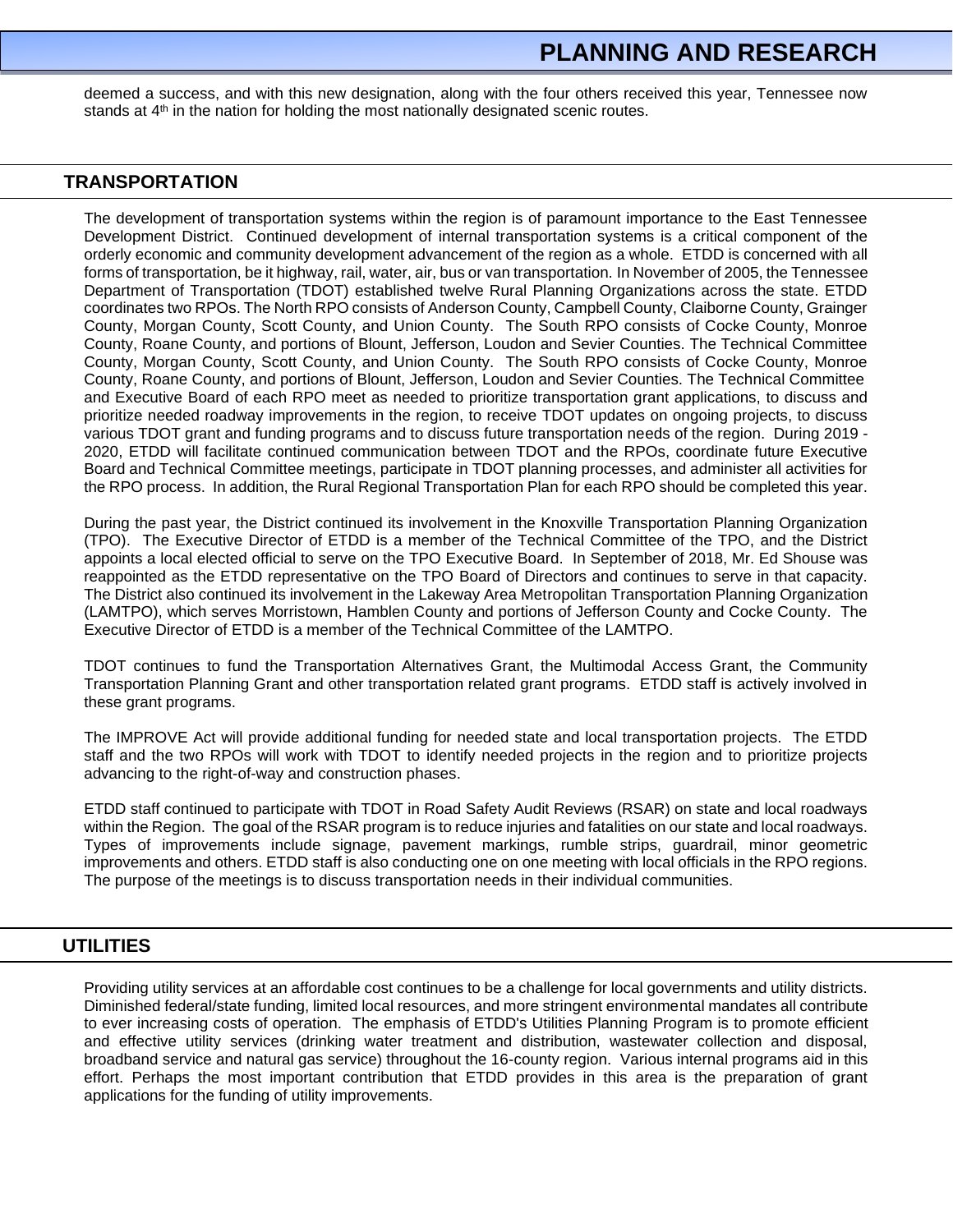# **PLANNING AND RESEARCH**

During 2020, ETDD assisted the following communities with grant development, submission and administration that impacted water service or wastewater service: Anderson County, Clinton Utilities Board, Rocky Top, Claiborne County, Harrogate, Arthur-Shawanee Utility, Cocke County, Newport Utility, Jefferson County, Dandridge, Jefferson City, White Pine, City of Loudon, Tellico Area Services System, Morgan County, Plateau Utility and Rockwood.

# **SOLID WASTE**

East Tennessee Development District contracts with the State of Tennessee to supply a solid waste planner for the region. The duties of the solid waste planner are to assist the 16 counties and 56 municipalities of the region with the preparation and submission of solid waste reports to the State, to provide technical assistance to all communities, and to assist with writing and administering grants.

In 2020/21, the ETDD solid waste planner assisted the following counties with the preparation and submission of their Annual Progress Reports (APR) to TDEC: Campbell, Cocke, Grainger, Hamblen, Loudon, Monroe, Morgan, Scott, and Union. The APR details each county's efforts and activities to divert 25% of their waste from a Class I landfill. The report preparation process also allows the staff planner an opportunity to meet with the solid waste board of each county to help determine ways to meet the 25% reduction goal in the most cost-efficient manner. ETDD staff also works closely with county solid waste boards to plan for future recycling opportunities and waste diversion efforts

During 2019/20, the ETDD solid waste planner assisted Campbell, Cocke, Grainger, Hamblen, Monroe, Morgan, Scott, and Union Counties with maintaining clear goals to achieve the directives of their Municipal Solid Waste Regional Plans in order to increase the quality of grant applications submitted and ensure that equipment/facilities requests align with regional plans. This task also involved assisting counties with updating regional plans as needed and outlining a plan of action to achieve the goals set forth in each region's plan, as well as planning for the preparation and submission of grant applications and with administration of grant activities as needed.

ETDD's solid waste planner also assists with the promulgation of rules and regulations for the local solid waste boards and the preparation of solid waste grant proposals. During 2020/21, the ETTD solid waste planner assisted Morgan County with finding sources of funding for landfill equipment and solid waste collection equipment.

## **REGIONAL COUNCIL OF FIRE CHIEFS**

The East Tennessee Regional Council of Fire Chiefs (ETRCFC) was formed in 1982 to promote cooperation among the region's fire departments. The ETRCFC consists of the 16 counties of ETDD and any fire departments in immediately adjoining counties that wish to participate. In 2020, ETDD coordinated two meetings that were sponsored by the Roane State Community College and the Sevierville Fire Department, The officers of the ETRCFC during 2020 were Chair Mark Harvey, Battalion Chief Loudon FD,; Vice-Chair, Shane Rogers, Deputy Chief at Friendsville VFD,and Secretary/Treasurer, Terry Bobrowski, Executive Director of the East Tennessee Development District.

# **ECONOMIC AND COMMUNTIY DEVELOPMENT**

Over the past several years, ETDD has been very active in assisting local communities and volunteer fire departments with their grant proposals for funding under the Federal Emergency Management Agency's Firefighters Grant Program. The Firefighters grant program has three (3) funding opportunities; 1: Firefighters Grant that deals with firefighting or EMS equipment; 2. Safer grant provides funding for the hiring and retention of firefighters. The program can also be used to recruit volunteer firefighters; 3. Fire Prevention that allows our communities to request funding for smoke detectors, school education supplies and training facilities. The FEMA program is very affordable with local match 10% for urban areas and 5% for rural areas. The FEMA Firefighters Program, SAFER program and Fire Prevention program are very important grant resources for local fire departments and has pumped millions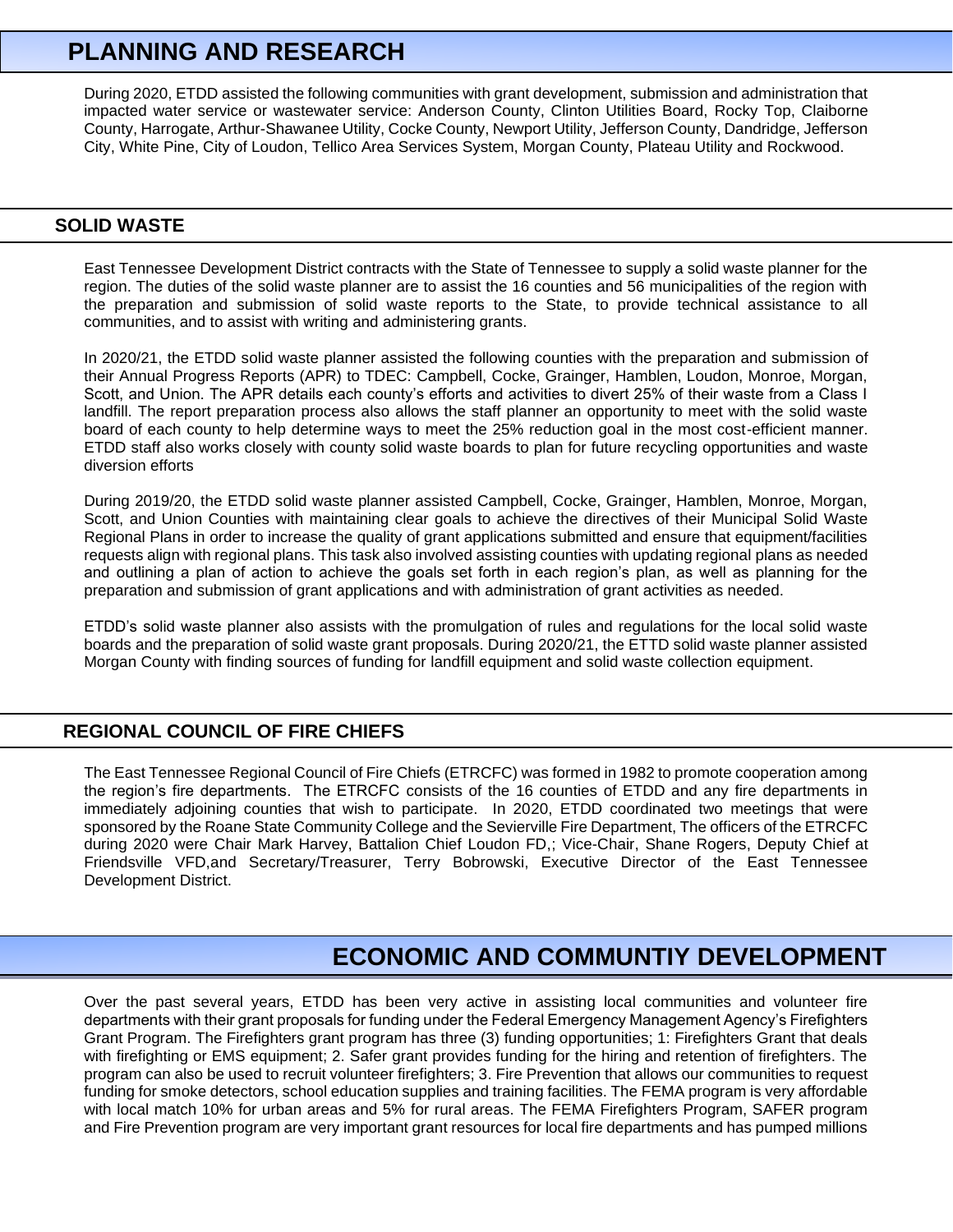of dollars into the region over the past twenty years. ETDD worked with Caryville Volunteer Fire Department to secure a fire fighter grant for \$95,800.00 to provide extrication equipment. ETDD staff assisted the following four communities in making FEMA Fire Fighter applications. Caryville had two applications, Roane County, and Washburn. A total amount of \$1.1 million of funds where requested.

Other popular public safety grant programs include the Bullet Proof Vest program and the COPS program. These programs are available through the U.S. Department of Justice and provide funding to cities and counties for the hiring of new police officers and the purchase of bulletproof vests. ETDD staff submitted Bullet Proof Vest applications on behalf of Plainview, Anderson County, Bean Station, Clinton, and Harriman. Approximately 98 vests will be purchased by the police departments listed above with a grant total of \$53,032.00.

## **GRANTMANSHIP**

Over the past year, ETDD has continued to provide grantsmanship expertise to communities seeking federal or state funding for a wide variety of projects. During the past program year, ETDD staff prepared and submitted applications to address needs within the areas of historic preservation, community infrastructure, industrial infrastructure, recreation, business development, solid waste management and essential community services. ETDD is widely recognized for its record of service delivery within the field of grantsmanship.

The Tennessee FastTrack Infrastructure Development Program (FIDP), State ED program and the State Site Program has continued to provide local communities with important options for financing improvements required by industrial expansions or new industrial locations. During the 2019 program year, the past year saw ETDD assist communities, industries and commercial establishments that created over 778 jobs with a private investment of over \$482,655,000.

ETDD staff is assisting the following communities with economic projects that will provide economic opportunities in the future. Claiborne County Industrial Development Board, City of Clinton, Jefferson City Industrial Development Board, Monroe County, Campbell County Industrial Development Board; Oak Ridge Industrial Development Board, Loudon County Economic Agency, Morristown Industrial Board, Development Corporation of Knox County, City of Clinton, City of New Tazewell, Monroe County Industrial Development, City of Loudon Utilities Board, Sevier County and the Blount County Partnership.

ETDD also continued to provide local communities with application and administration assistance for more traditional programs such as the Community Development Block Grant Program, Appalachian Regional Commission's Area Development Program, TDOT Industrial Access Road Program, TDOT Enhancement Program, TDOT Multi-Modal Program, Department of Justice COPS, SAFER and Bulletproof Vest Programs, Recycling Grant Programs, Economic Development Administration Grant Programs, USDA Rural Development Programs, Clean Energy Conservation Grant Program (TVA), and the FEMA Firefighters Grant Program.

Specific communities or agencies assisted during the 2020 program year with one or more of these programs include Community Development Block Grant – Anderson County, Norris, Rocky Top, Blount County, Campbell County, Caryville, Cocke County, Jefferson County, Jefferson City, Dandridge, White Pine, Hamblen County, City of Loudon, Monroe County, Madisonville, Morgan County, Rockwood, Scott County, Winfield and Union County. A total request for grant funds was \$13,146,995.00 million.

Broadband is another area that the State has put a lot of focus on in terms of providing either better broadband service or extending broadband into areas with no service. ETDD staff has been working with broadband service providers to bring nearly \$2.4 million dollars of investment into Campbell County and \$1 million dollars invested in Cocke County through Newport Utility Board.

#### ETDD is providing grant administration for the Mossy Creek Foundation (Jefferson City), City of Sweetwater and **ECONOMIC AND COMMUNITY DEVELOPMENT This grants. This grants is a focused in the focused initiative to the focus** support the economic and revitalization efforts of downtown areas. The total awards were  $300$ .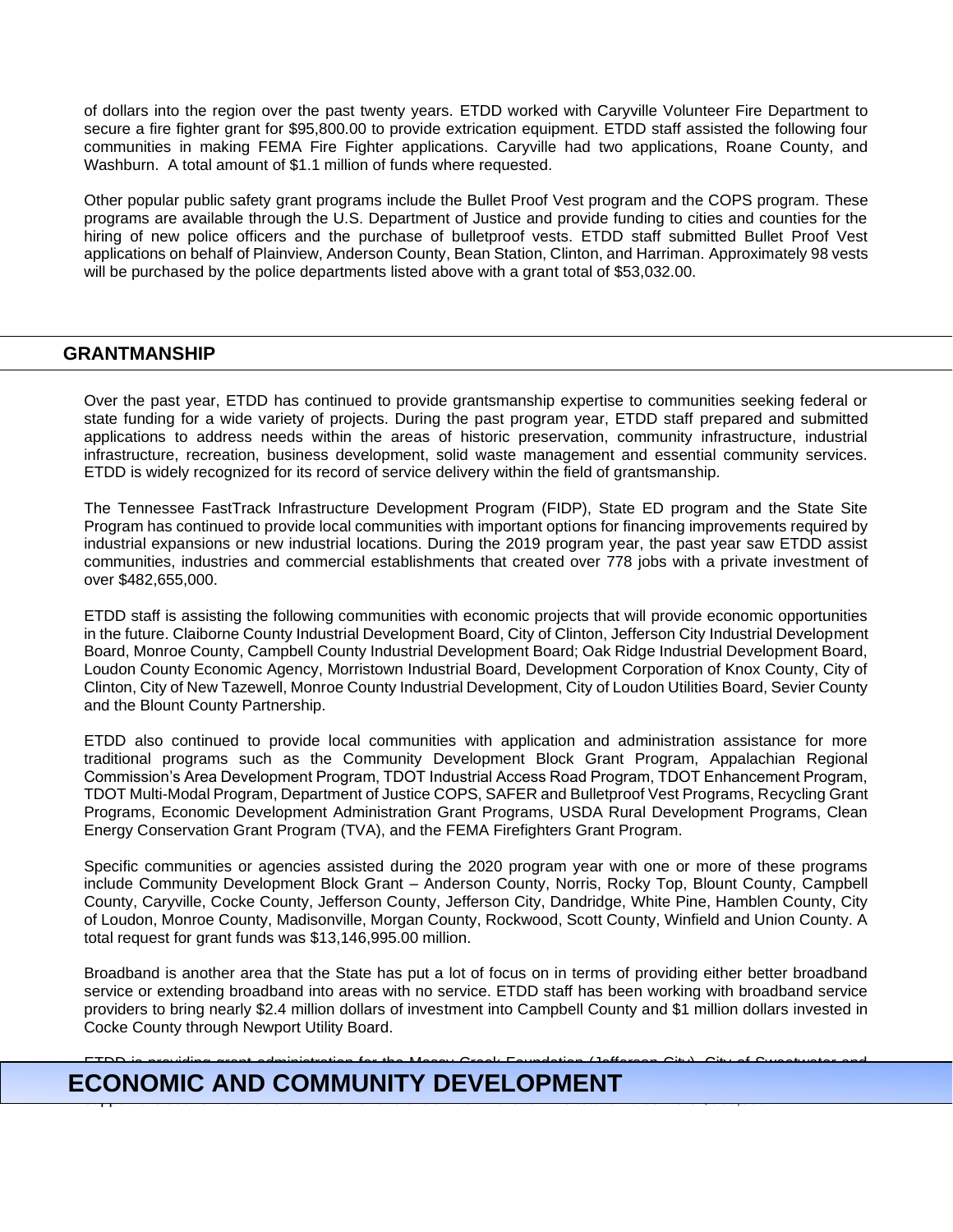# **HOUSING**

ETDD's housing program provides technical assistance to city and county governments and non-profit organizations in the development, application, and implementation of affordable housing programs for low and moderate income households within the sixteen-county district. ETDD functions as a regional disseminator of housing program information by continuing communication with other housing-related organizations and exchanging information and ideas.

ETDD continues to work with THDA programs in our service area to assist the low-income and elderly populations with necessary home rehabilitation projects. One the most successful programs in our district is the Emergency Repair Program (ERP), a THDA grant that allow for vital repairs and modifications that will allow elderly and disabled homeowners to remain in their homes. In July 2020, ETDD received a 2-year allocation of \$510,000 from THDA for the ERP budget. With the assistance of our local providers, ETDD has been able to assist elderly homeowners in virtually every community within the district. Over the past five years, ETDD has completed over 350 individual projects and over \$1.85 million has been expended in this effort.

## **HISTORIC PRESERVATION**

Our region is filled with unique historic and cultural resources and a network of engaged stewards who work to protect and preserve these valuable community assets. ETDD preservation staff partners with the Tennessee Historical Commission, the East Tennessee Preservation Alliance (regional arm of Knox Heritage) and preservationminded local officials and individuals in each of our sixteen counties to conserve and promote our region's culture. ETDD strives to encourage and assist with these efforts utilizing various applications of technical assistance, education, outreach, historical research, field work and documentation. ETDD's Preservation Planner provides ongoing technical assistance and responds to inquiries on a variety of preservation matters, such as the National Register of Historic Places, Section 106 Review, grant opportunities, tax credits, local historic zoning, restoration and rehabilitation of historic structures, the Main Street program and downtown revitalization strategies. By offering this multifaceted set of historic preservation assistance tactics, ETDD serves as a regional resource for historic preservation planning.

ETDD preservation staff regularly submits National Register of Historic Places (NRHP) nominations to the Tennessee Historical Commission for review and subsequent National Park Service approval. NRHP listing is an honorary designation that allows access to federal historic preservation grant funds and tax incentives, and provides for limited protection under Section 106 of the National Historic Preservation Act of 1966. In 2020, ETDD staff worked on National Register nominations for the Laurel Springs Primitive Baptist Church in Cosby, First Presbyterian Church in Jefferson City as well as initial National Survey packets for a 1929 Bank of Wartburg, Isaac Anderson Cabin of Townsend and The First Christian Church of Harriman. ETDD also submitted HP grant applications on behalf of the Graham-Kivette House, the Dunbar Rosenwald School and the Monroe County Courthouse. ETDD also assisted in the creation of the Historic Zoning Commission for Jellico, Tennessee. ETDD staff finished 2020 with assisting the THC in completing 50 surveys of Parrottsville, TN.

# **AREAWIDE DEVELOPMENT CORPORATION**

# **AREAWIDE DEVELOPMENT CORPORATION**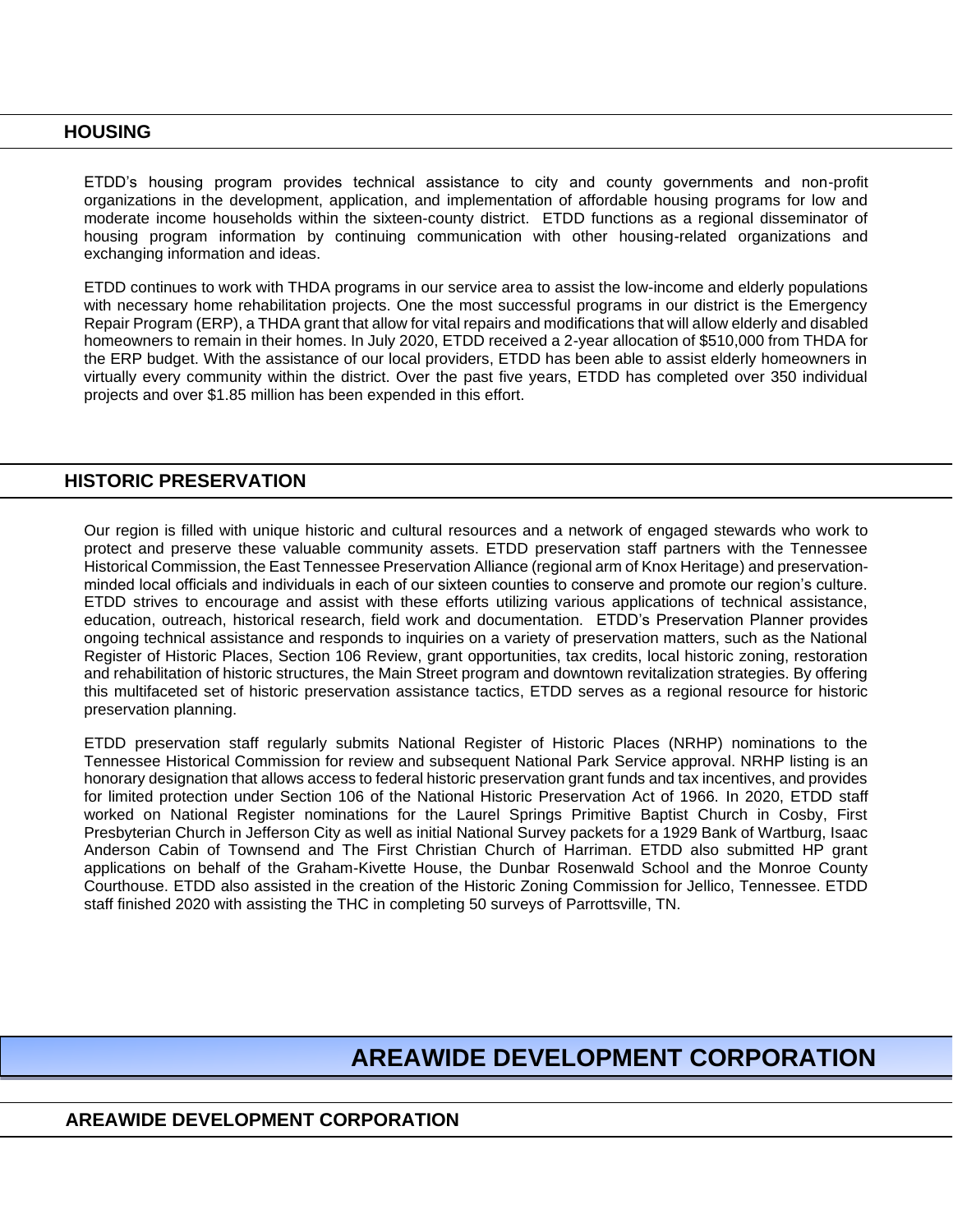The Small Business Administration Certified Development Company Program, enacted on July 2, 1980, as an amendment to the Small Business Investment Act of 1958, was designed to help communities by stimulating the growth and expansion of small businesses within a defined area of operation. Areawide Development Corporation (ADC), the SBA Certified Development Company (CDC) for the ETDD region, was organized by ETDD under the provisions of Section 503/504 of the Act in December 1981. ADC is a 501(c)4 corporation and governed by its Board of Directors. Since its creation, ADC has been a strong force in the promotion and expansion of small business in the region and across the state. Because of its past success and its solid relationships with area lending institutions and the SBA, ADC will continue to provide quality financing opportunities to small businesses in the region as well as across the state of Tennessee.

# **SBA 504 LOAN PROGRAM**

The SBA 504 loan program is a partnership between the Areawide Development Corporation (ADC), the U.S. Small Business Administration, and a private lender. SBA 504 loans allow small business owners to purchase and/or renovate an existing building; to purchase land and construct a new building; to purchase long term equipment and machinery; and to refinance their fixed assets and business expenses. The SBA 504 loan program was created for two reasons: 1) to provide financing to entrepreneurs who are ready to buy or build a facility, and 2) for the purpose of stimulating economic development through job creation, business growth and increased tax revenues. Working with a private lender, the CDC provides up to 40% of the financing needed for an eligible commercial project, a private lender typically provides 50% of the needed financing, while the entrepreneur invests as little as 10% down into the project. The maximum SBA debenture is \$5 million or \$5.5 million for small manufacturers. ADC works closely with the small business owner to process, approve, close, and service the SBA 504 loan. Funding is provided by the CDC issuing a 10-, 20-, or 25-year debenture bond giving entrepreneurs access to capital at low, fixed interest rates usually only available to large corporations. The March 2021 full term rate for the 10-year debenture was 3.258%. The rate for the 20-year debenture was 3.465%. The rate for the 25-year debenture was 3.492%. Since its inception, ADC has received SBA approvals for loans totaling \$221,598,069 resulting in over \$588 million dollars in economic investments and over 5,000 jobs being created or retained. ADC's current 504 loan portfolio has 39 outstanding loans, and the balance of the portfolio is approximately \$20 million dollars (SBA funding only). ADC had four loans approved in fiscal year 2020 totaling \$4,095,000.

# **EDA REVOLVING LOAN FUND**

Since 1983 the Economic Development Administration Revolving Loan Fund (RLF) has provided fixed asset/working capital financing to small businesses in the East Tennessee counties serviced by ETDD. The objectives of the RLF program are to create / retain jobs, aid in small business development, increase tax base, overcome specific gaps in local capital markets that inhibit businesses from obtaining suitable credit, and provide capital for manufacturing and service companies using new technologies with an emphasis on growth industries. The maximum loan amount is \$200,000 and may not exceed 90% of the total project costs. Currently, the RLF portfolio has four outstanding loans with a total portfolio balance of \$409,980.

# **EDA-COVID REVOLVING LOAN FUND**

On May 13,2020 ETDD received \$740,000 grant to fund a CARES Act Supplemental Economic Development Administration Revolving Loan Fund (RLF-COVID). These funds are to alleviate sudden and severe economic dislocation caused by COVID-19 pandemic to small businesses (for profit and non-profit) within the ETDD sixteen county region. The EDA-COVID loan fund provides funds to small business affected by COVID-19 with low interest rate loans with flexible repayment terms. As of March 31, 2021 ETDD, has funded loans totaling \$509,536 to small

#### $\mathbf{L}$ businesses impacted by COVID-19 and has loan approvals of an additional  $\mathbf{L}$ **FINANCIAL MANAGEMENT**

The District's financial statement audit compiled by Rodefer Moss & Co, PLLC, Certified Public Accountants, for the year ending June 30, 2020 has been accepted by the audit committee and approved by the ETDD Executive Committee.